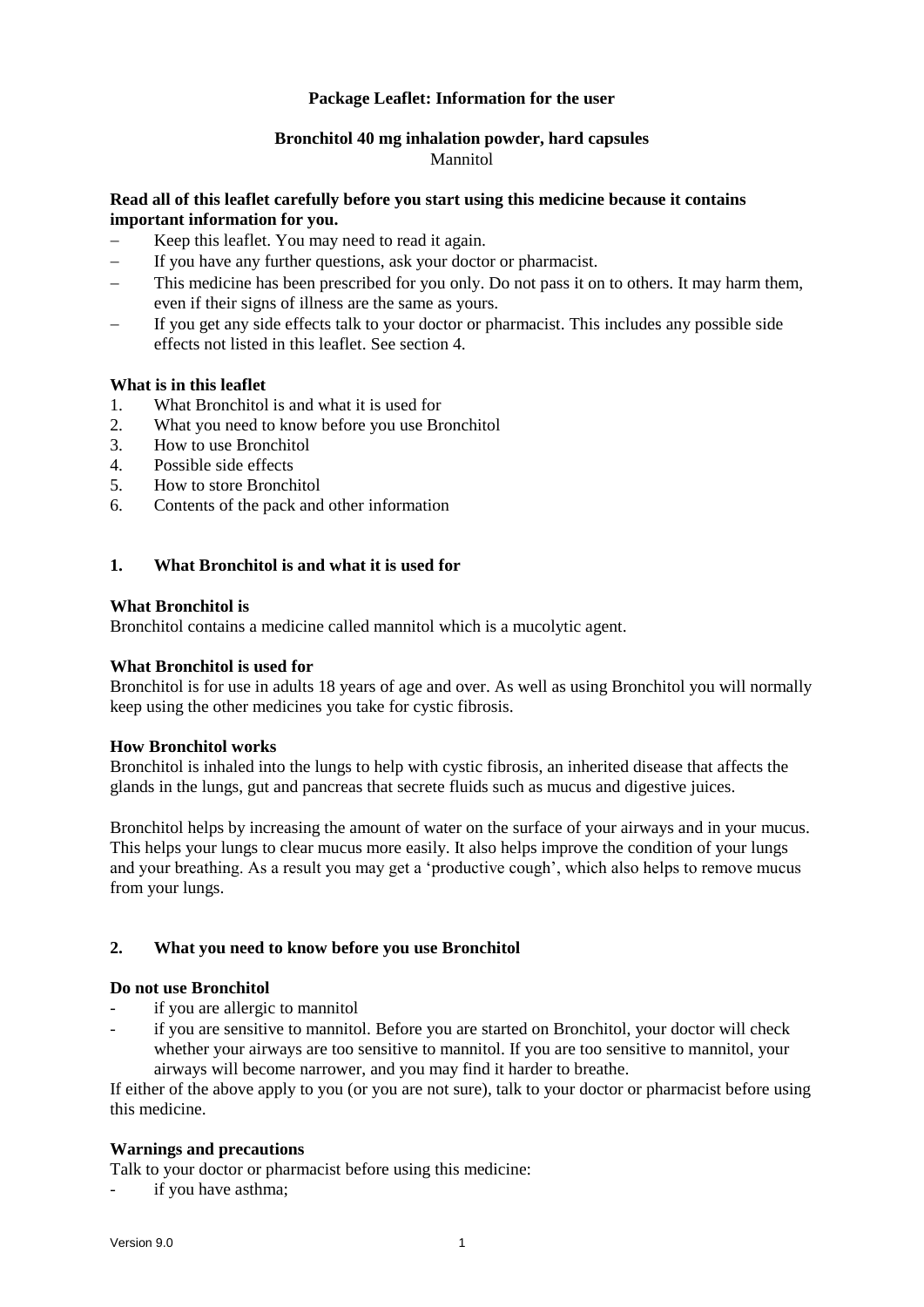- if you have ever coughed up blood or had blood in your sputum;
- if you have severe cystic fibrosis, in particular if your lung function measured by the Forced Expiratory Volume in first second of expiration  $(FEV_1)$  is usually less than 30%.

Inhaling medicines can cause chest tightness and wheezing and this can happen immediately after taking this medicine. Your doctor will help you take your first dose of Bronchitol and check your lung function before, during and after dosing. Your doctor may ask you to use other medicines such as a bronchodilator before taking Bronchitol.

Inhaling medicines can also cause cough and this can happen with Bronchitol. Talk to your doctor if the cough won't go away or worries you.

# **Children and adolescents**

Bronchitol should not be used by children and adolescents under the age of 18. This is because there is limited information in this group of people.

# **Other medicines and Bronchitol**

Tell your doctor or pharmacist if you are taking, have recently taken or might take any other medicines.

You can carry on using your medicines for cystic fibrosis when you are using Bronchitol, this includes inhaled antibiotics such as tobramycin and colistimethate sodium. If you are not sure, talk to your doctor or pharmacist before using Bronchitol.

# **Pregnancy and breast-feeding**

- If you are pregnant, think you may be pregnant or are planning to have a baby, ask your doctor for advice before using this medicine. You should avoid using this medicine if you are pregnant.
- If you are breast-feeding or plan to breast-feed ask your doctor for advice before using this medicine. It is not known if this medicine passes into the breast milk.

### **Driving and using machines**

Bronchitol is not likely to affect your ability to drive or use any tools or machines.

### **3. How to use Bronchitol**

Always use this medicine exactly as your doctor has told you. Check with your doctor or pharmacist if you are not sure.

Always take your bronchodilator before using Bronchitol.

### **How much to use**

Adults 18 years of age and over

Initiation dose

Before you are prescribed Bronchitol your doctor will help you take your first dose of Bronchitol and test your lung function at each step to make sure you aren't sensitive to mannitol. The first dose is taken in 4 steps:-

Step  $1 - 1$  capsule (40 mg) Step  $2 - 2$  capsules (80 mg) Step  $3 - 3$  capsules (120 mg) Step  $4 - 4$  capsules (160 mg)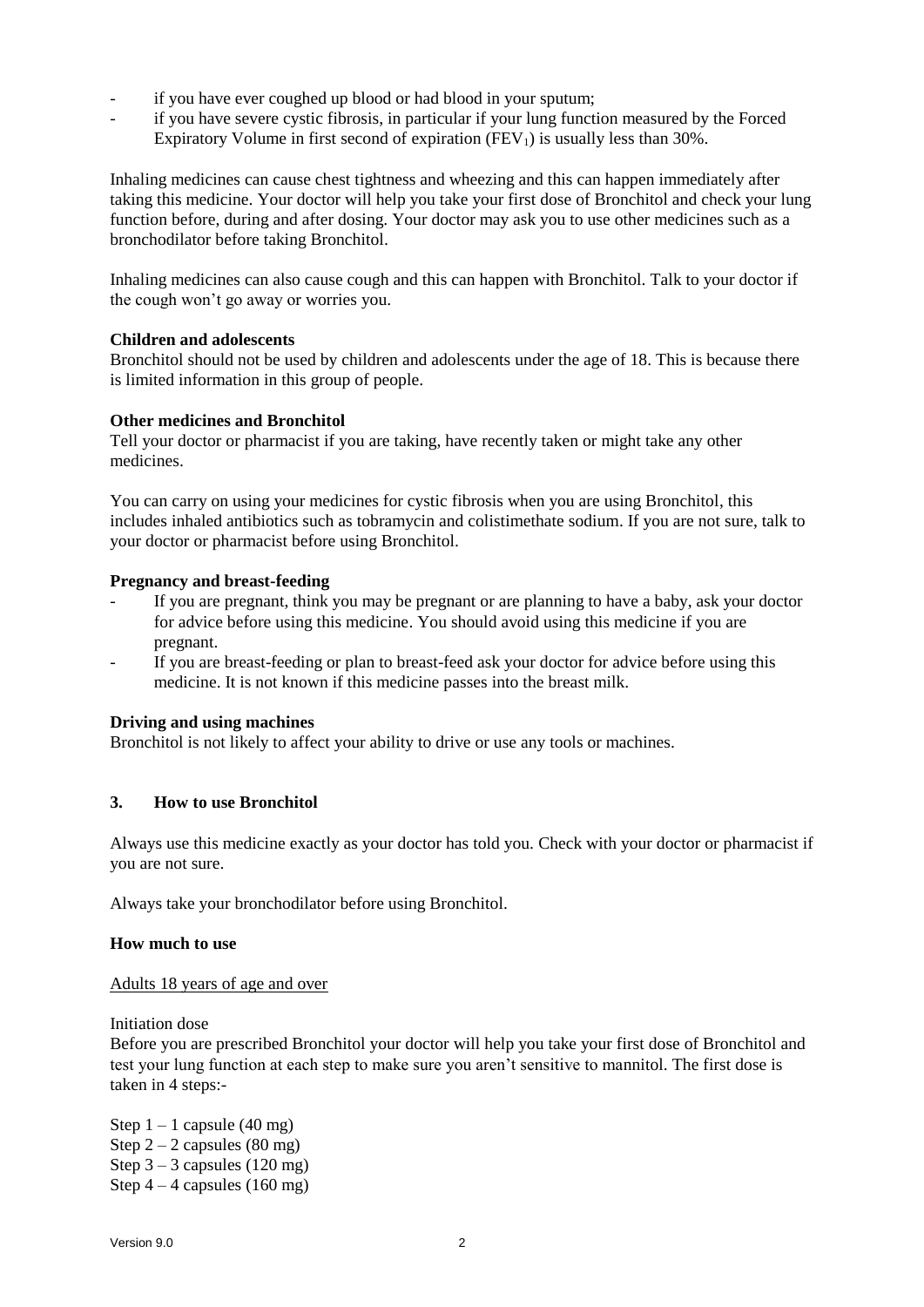At the end of the initiation dose you will have taken 10 capsules (400 mg) which is the same as the usual dose.

Treatment dose (2-week packs)

- You must use Bronchitol every day.
- The usual dose is 10 capsules (400 mg) inhaled in the morning, and 10 capsules inhaled in the evening.
- Have the evening dose at least 2 to 3 hours before you go to bed.
- For the best results, inhale each capsule one after another, so there is as little delay as possible between capsules.

# **Order of using this medicine**

Use Bronchitol as part of your normal daily treatment routine. The suggested order is as follows, unless otherwise advised by your doctor:

- 1. Use your bronchodilator;
- 2. Wait 5 to 15 minutes;
- 3. Use your Bronchitol before physiotherapy if this is part of your treatment routine.
- 4. Dornase alfa (Pulmozyme) if this is part of your treatment routine
- 5. Inhaled antibiotics if this is part of your treatment routine

# **How to use your medicine**

- **-** Bronchitol is breathed in (inhaled) as a powder from the capsule using the inhaler supplied in the pack. It is for inhalation use only and must not be administered by any other route. The capsules must not be swallowed.
- The powder in the capsules must only be inhaled using the inhaler included in the pack.
- Use a new inhaler each week.
- Each of the ten capsules is put into the inhaler one at a time.
- Inhale the contents of the capsule using the inhaler, with one or two breaths in.

For instructions on how to use the inhaler, see the end of the leaflet.

### **If you use more Bronchitol than you should**

If you think you have used too much medicine, tell your doctor or pharmacist straight away. You may:

- feel that you cannot breathe;
- become wheezy;
- cough a lot.

The doctor may give you oxygen and medicines to help you breathe.

### **If you forget to use Bronchitol**

- If you forget a dose, use it as soon as you remember it and carry on as usual. However, if it is nearly time for the next dose, skip the missed dose.
- Do not use a double dose to make up for a forgotten dose.

# **If you stop using Bronchitol**

If you stop using Bronchitol your symptoms may get worse. Do not stop using your Bronchitol without talking to your doctor first, even if you feel better. Your doctor will tell you how long to use this medicine for.

If you have any further questions on the use of this medicine, ask your doctor or pharmacist.

### **4. Possible side effects**

Like all medicines, this medicine can cause side effects, although not everybody gets them.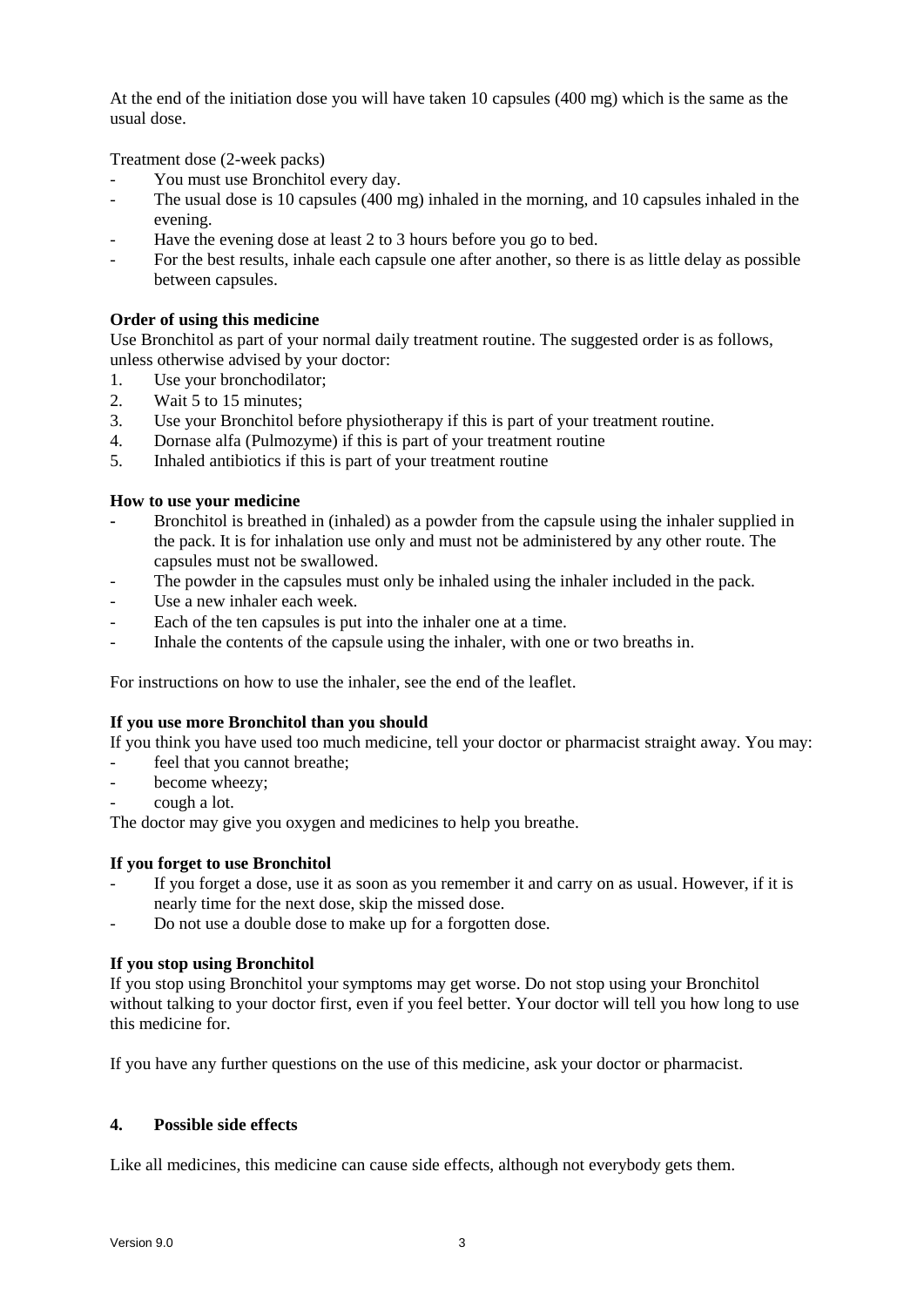# **Stop using Bronchitol and see a doctor straight away if you notice the following serious side effects:**

- Difficulty breathing, which may be due to narrowing of the airways, worsening of asthma symptoms or wheezing. This happens commonly, which may affect up to 1 in 10 people.
- Coughing up blood or blood in your sputum. This happens commonly.

### **Tell your doctor straight away if you notice any of the following side effects:**

- Severe cough. This happens commonly.
- Worsening of symptoms. This happens commonly.

# **Other side effects include:**

### Common (May affect up to 1 in 10 people)

- Cough
- Chest discomfort
- **Headache**
- Pain in the back of your mouth and throat and discomfort when swallowing
- Vomiting, vomiting after coughing

### Uncommon (may affect up to 1 in 100 people)

- Burning or painful sensation on the tongue
- CF related diabetes
- Chest and abdominal pain
- Change in voice
- Cold sweat
- **Congestion**
- Dehydration
- Decreased appetite
- Diarrhoea
- Ear pain
- Feeling tired
- Feeling dizzy
- Feeling sick (nausea)
- Feeling unwell
- Flu and fever
- Wind
- Heartburn
- Hernia pain
- Hyperventilation
- Itching, rash, acne
- Joint stiffness and pain
- Morbid thoughts
- Mouth ulcers
- Respiratory tract infection
- Runny nose
- Sputum infection
- Throat irritation
- Trouble sleeping
- Yeast infection of the mouth (thrush)
- Unintentional loss of urine

# **Reporting of side effects**

If you get any side effects, talk to your doctor or pharmacist. This includes any possible side effects not listed in this leaflet. You can also report side effects directly via the Yellow Card Scheme in the UK (Northern Island), Website: [www.mhra.gov.uk/yellowcard](http://www.mhra.gov.uk/yellowcard) or search for MHRA Yellow Card in the Google Play or Apple App Store.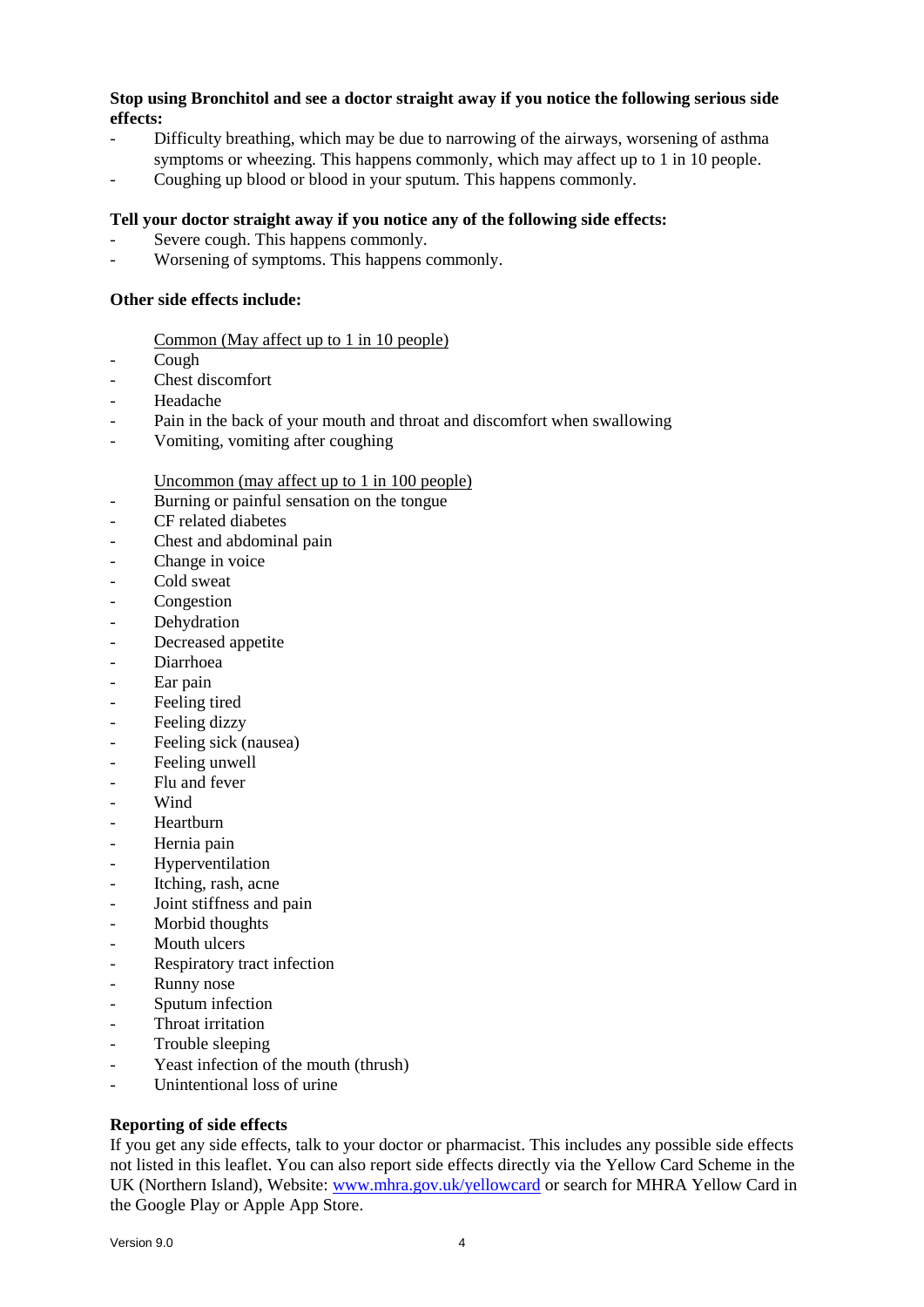In Ireland to HPRA Pharmacovigilance, Website: [www.hpra.ie](http://www.hpra.ie/)

By reporting side effects you can help provide more information on the safety of this medicine.

# **5. How to store Bronchitol**

Keep this medicine out of the sight and reach of children.

Do not use this medicine after the expiry date which is stated on the carton and blister after EXP. The expiry date refers to the last day of that month.

Store below 30°C.

Store in the original package in order to protect from moisture.

Once removed from the blister a capsule should be used immediately.

Do not throw away any medicines via wastewater or household waste. Ask your pharmacist how to throw away medicines you no longer use. These measures will help protect the environment.

# **6. Contents of the pack and other information**

### **What Bronchitol contains:**

The active substance is mannitol. Each capsule contains 40 milligrams mannitol. Average inhaled dose per capsule is 32.2 milligrams mannitol.

# **What Bronchitol looks like and contents of the pack:**

Bronchitol is a powder for inhalation that is filled into hard capsules. Bronchitol 40 mg inhalation powder, hard capsules contain a white or almost white powder filled into clear, colourless, hard, capsules with "PXS 40 mg" imprinted on them. The powder is inhaled into the lungs using the inhaler provided in the pack.

One initiation dose pack of Bronchitol contains 1 blister with 10 capsules and 1 inhaler. The initiation dose pack is used during the initiation dose assessment with your doctor.

One 2-week treatment pack of Bronchitol contains 28 blisters with 10 capsules each (280 capsules in total) and 2 inhalers. The 2-week treatment pack is for treatment use.

### **Marketing Authorisation Holder**

Pharmaxis Europe Limited, 108 Q House, Furze Road, Sandyford, Dublin 18, D18AY29, Ireland.

### **Manufacturer**

MIAS Pharma Limited, Suite 2, Stafford House, Strand Road, Portmarnock, Co. Dublin, D13H525, Ireland or Arvato Supply Chain Solutions SE, Gottlieb-Daimler Straβe 1, 33428 Harsewinkel, North Rhine-Westphalia Germany

For any information about this medicine, please contact the local representative of the Marketing Authorisation Holder:

### **België/Belgique/Belgien Lietuva**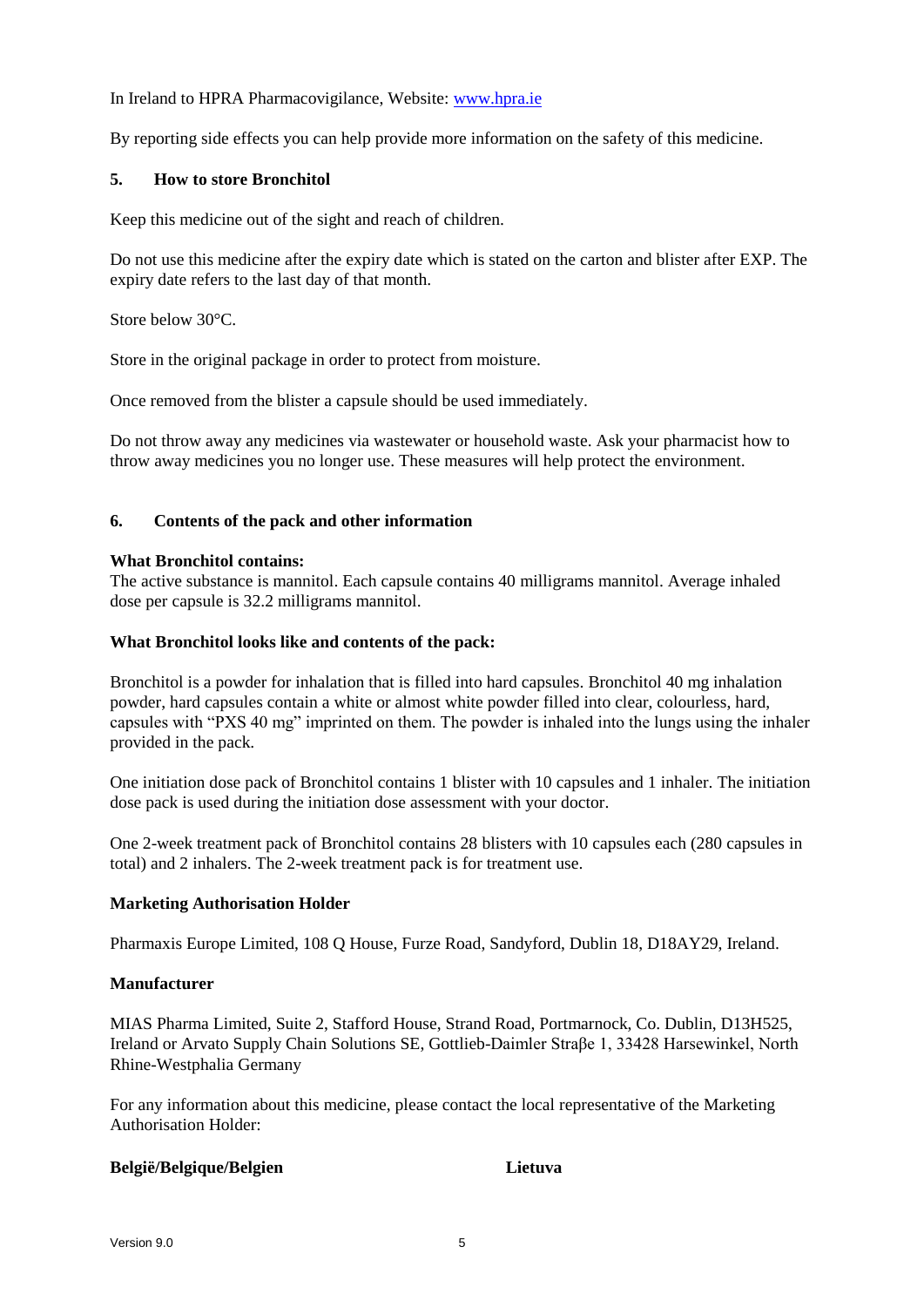Pharmaxis Europe Limited Tél/Tel: + 353 (0) 1431 9816

**България** Pharmaxis Europe Limited Teл.: + 353 (0) 1431 9816

**Česká republika** 4 Life Pharma CZ, s.r.o. Tel: +420 244 403 003

**Danmark** Chiesi Pharma AB Tlf: + 46 8 753 35 20

**Deutschland** Chiesi GmbH Tel: +49 (0) 40 897 240

**Eesti** Pharmaxis Europe Limited Tél/Tel: + 353 (0) 1431 9816

**Ελλάδα** Chiesi Hellas A.E.B.E. Τηλ: + 30.210.617.97.63

**España** Chiesi España, S.A.U. Tel: +34 93 494 8000

**France** Pharmaxis Europe Limited Tél: + 353 (0) 1431 9816

**Hrvatska** Pharmaxis Europe Limited Tél/Tel: + 353 (0) 1431 9816

**Ireland** Chiesi Farmaceutici S.p.A. Tel: + 39 0521 2791

**Ísland** Pharmaxis Europe Limited Sími: + 353 (0) 1431 9816

**Italia** Chiesi Italia S.p.A. Tel: +39 0521 2791

**Κύπρος** Chiesi Hellas A.E.B.E. Τηλ: + 30.210.617.97.63 Pharmaxis Europe Limited Tél/Tel: + 353 (0) 1431 9816

**Luxembourg/Luxemburg** Pharmaxis Europe Limited Tél/Tel: + 353 (0) 1431 9816

**Magyarország** Pharmaxis Europe Limited Tel.: + 353 (0) 1431 9816

**Malta** Pharmaxis Europe Limited Tel: + 353 (0) 1431 9816

**Nederland** Pharmaxis Europe Limited Tel: + 353 (0) 1431 9816

**Norge** Chiesi Pharma AB Tlf: + 46 8 753 35 20

**Österreich** Pharmaxis Europe Limited Tel: + 353 (0) 1431 9816

**Polska** Pharmaxis Europe Limited Tel: + 353 (0) 1431 9816

**Portugal** Pharmaxis Europe Limited Tel: + 353 (0) 1431 9816

**România** Pharmaxis Europe Limited Tel: + 353 (0) 1431 9816

**Slovenija** Pharmaxis Europe Limited Tél/Tel: + 353 (0) 1431 9816

**Slovenská republika** 4 Life Pharma SK, s.r.o. Tel: + 420 244 403 003

**Suomi/Finland** Chiesi Pharma AB Puh/Tel: + 46 8 753 35 20

**Sverige** Chiesi Pharma AB Tel: + 46 8 753 35 20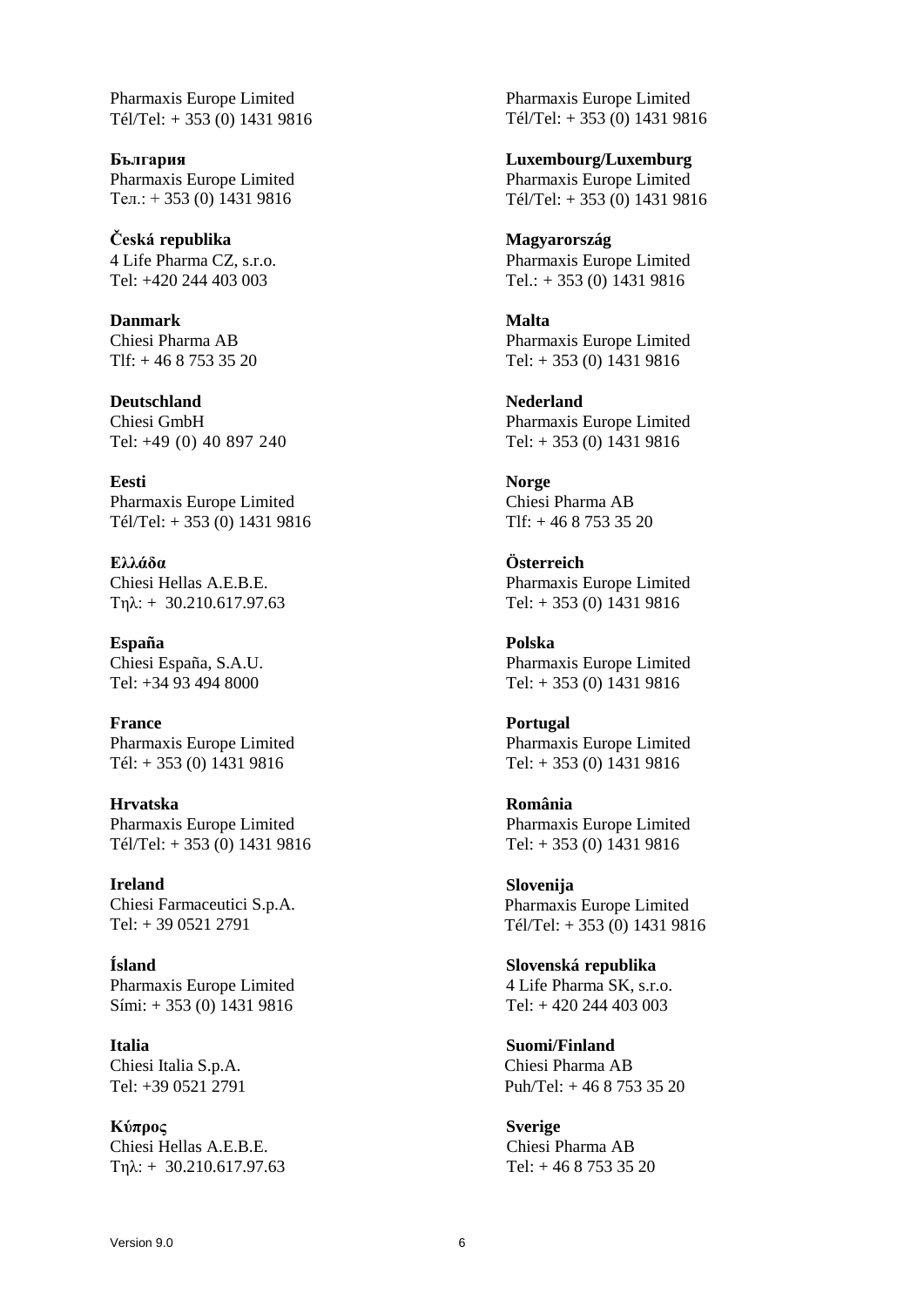**Latvija** Pharmaxis Europe Limited Tél/Tel: + 353 (0) 1431 9816

**This leaflet was last revised in 02/2022.**

#### **United Kingdom (Northern Ireland)** Chiesi Farmaceutici S.p.A. Tel: + 39 0521 2791

# **Other sources of information**

Detailed information on this medicine is available on the European Medicines Agency web site: [http://www.ema.europa.eu/.](http://www.ema.europa.eu/) There are also links to other websites about rare diseases and treatments.

**-----------------------------------------------------------------------------------------------------------------------**

#### **How to use the inhaler**

Below is a diagram that shows what the inhaler looks like. Bronchitol capsules can only be used with the inhaler provided in the pack.



### Inhaler device

The following steps explain how to use the inhaler. For more advice on how to look after your inhaler, please see the end of the instructions.

### **1. Take off the cap**

Using both hands, hold the inhaler upright and take off the cap.

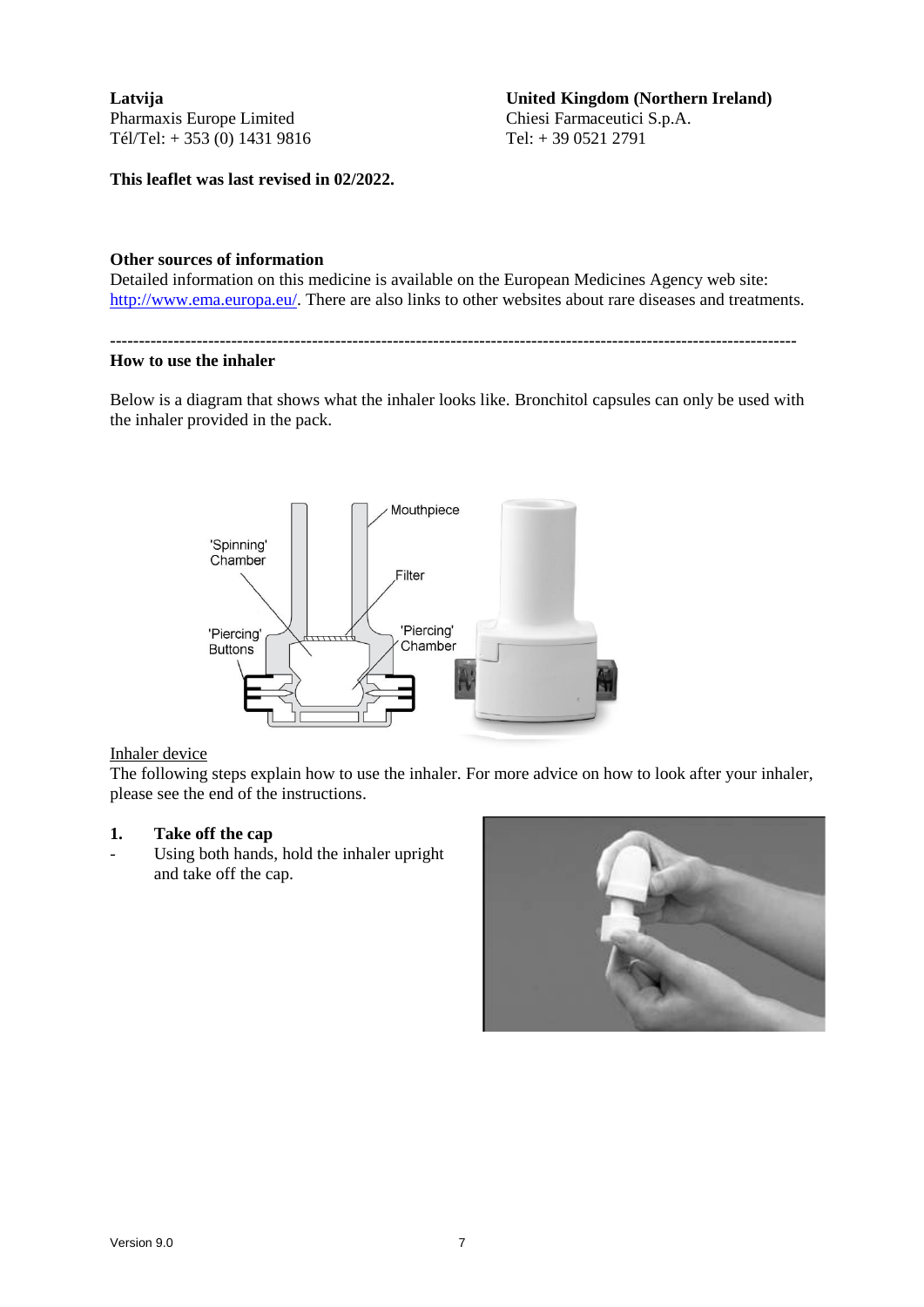# **2. Open the inhaler**

- Hold the bottom of the inhaler firmly with one hand.
- You should hold the inhaler along the bottom to make sure you don't press the piercing buttons.
- Then open it by turning the mouth-piece in the direction of the arrow on the inhaler.



# **3. Put in the capsule**

- First make sure your hands are dry.
- Then take out a capsule from the blister (only remove the capsule just before use).
- Put the capsule into the capsule-shaped space in the bottom of the inhaler.



- Keep the inhaler in an upright position.
- Then twist the mouth-piece into the closed position - when it is closed you will hear a 'click'.



- This lets the powder in the capsule be released when you breathe in. In this leaflet we call making the hole 'piercing'.
- Hold the inhaler upright and fully press in both 'Piercing' buttons on the sides of the inhaler at the same time, then release them. Only do this once. This is because piercing the capsule more than once may make it split or break-up.



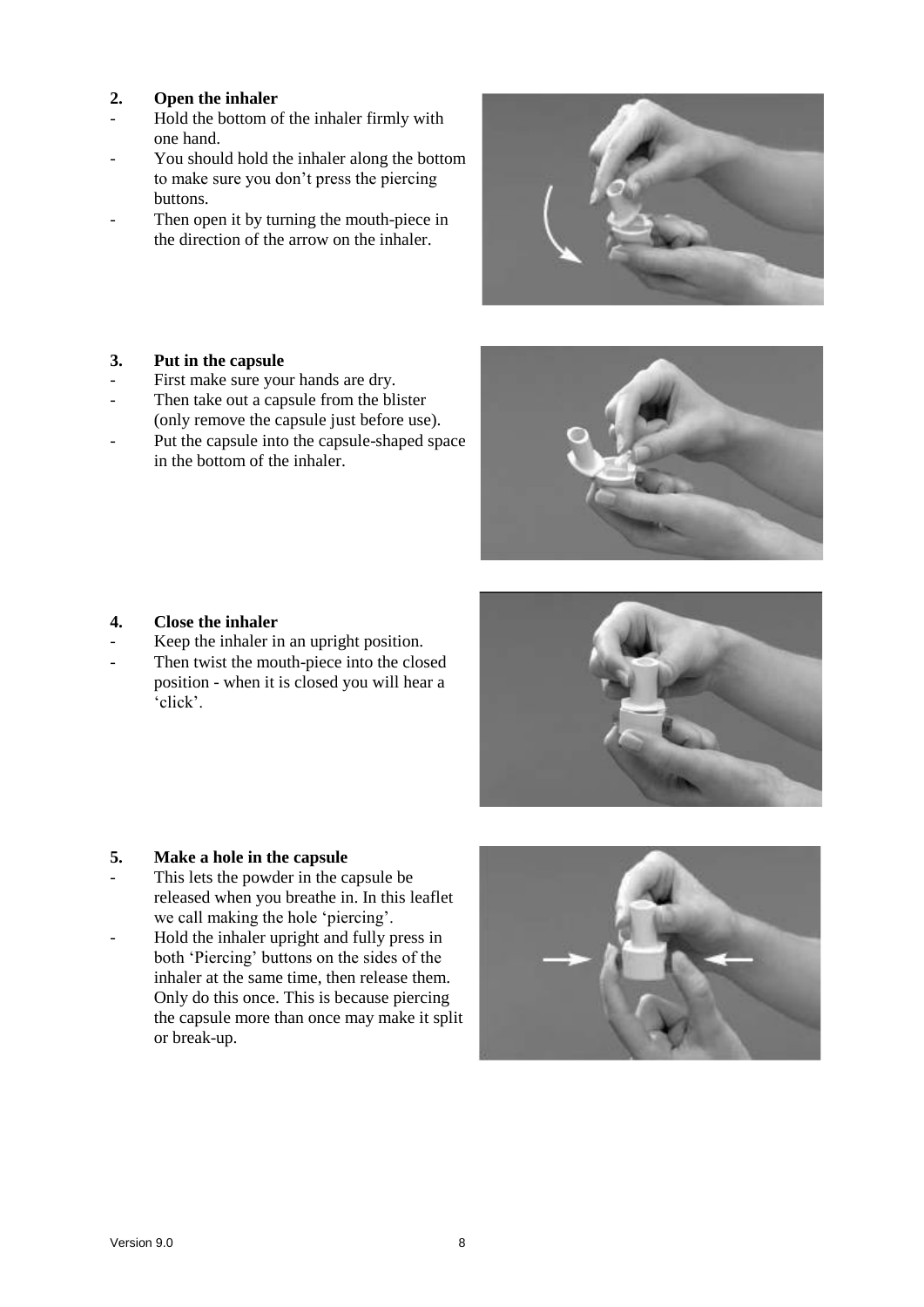- **6. Prepare for inhalation**
- Tilt the inhaler so that the mouth-piece faces slightly downward.
- This allows the capsule to drop forward into the spinning chamber.
- Keep the inhaler tilted in this way and breathe out completely (away from the inhaler).

# **7. Inhale**

- Tilt your head back slightly.
- Keeping the inhaler tilted downward, put the inhaler to your mouth and make sure you close your lips tightly around the mouth-piece.
- Take a steady deep breath in, to fill your lungs - then hold your breath for 5 seconds. When you breathe in you should hear a 'rattling' sound as the capsule spins in the inhaler. If this does not happen, the capsule may be stuck.





If you do not hear the rattling, hold the inhaler with the mouth-piece facing downwards, and tap the bottom firmly. Do not try to loosen the capsule by pressing the piercing buttons again. Repeat the inhalation to get your dose.

# **8. Breathe out**

- Take the inhaler away from your mouth.
- Breathe out, and then breathe normally again.



# **9. Check the capsule**

Look to see if the capsule is empty - the capsule must spin in the inhaler in order to empty. If the capsule has not emptied you may need to repeat steps 6 to 8.